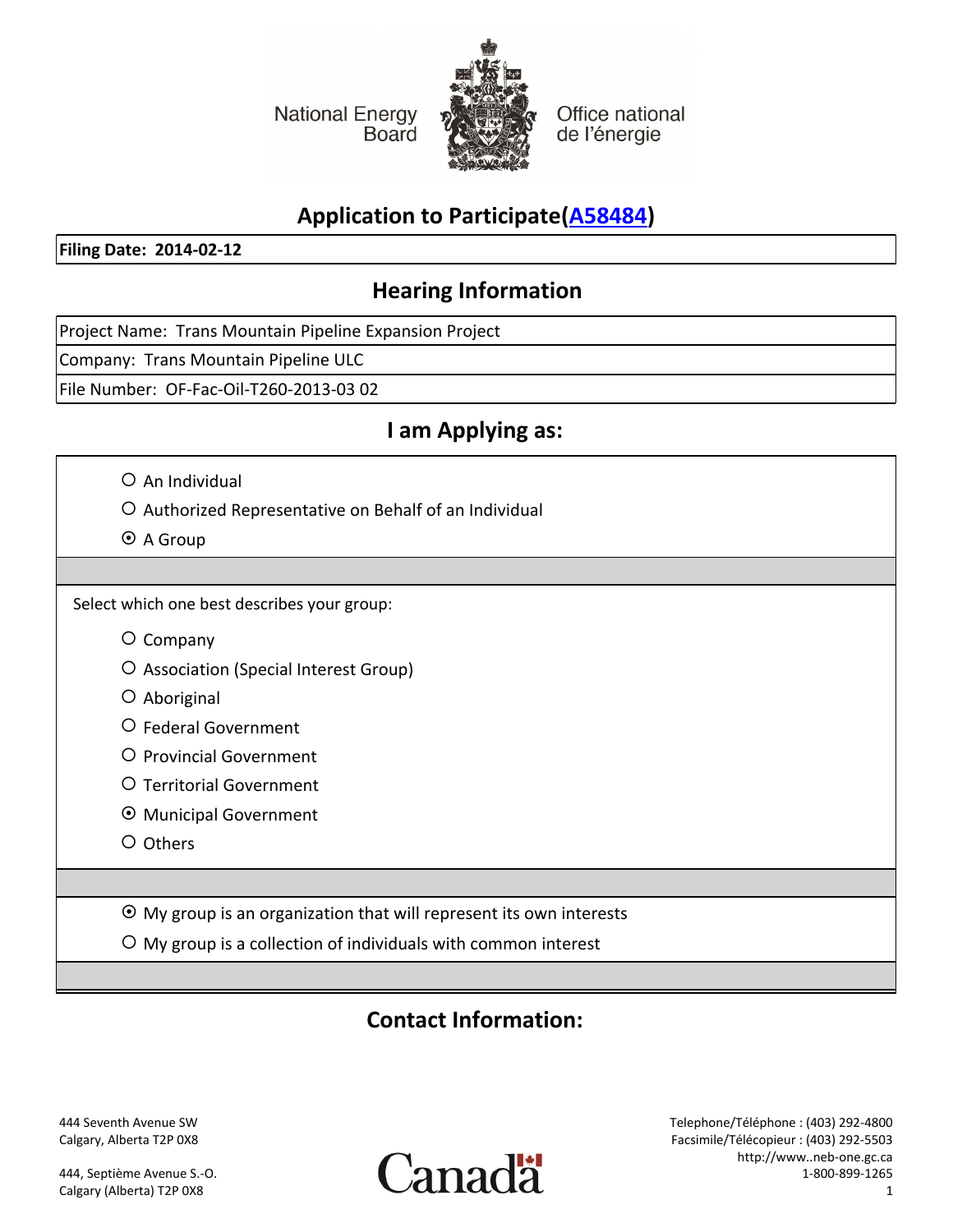- If you apply as individual, the contact information is for the Person Applying to Participate.
- If you apply as Authorized Representative, the contact information is for the Individual you are representing.
- If you apply as Group, the contact information is for the Group's main contact.

| Salutation: Ms.                                      |                                                     |
|------------------------------------------------------|-----------------------------------------------------|
| Last Name: Pavey                                     |                                                     |
| First Name: Julie                                    |                                                     |
| Title: Section Manager, Environmental Sustainability | Address:                                            |
| Organization: District of North Vancouver            | 355 West Queens Road                                |
| Telephone: 604-990-2445                              | North Vancouver, British Columbia V7N 4N5<br>Canada |
| Facsimile:                                           |                                                     |
| Email Address:<br>paveyj@dnv.org                     |                                                     |

### **Authorized Representative(s) Information:**

| If you do not have an authorized representative this section will be blank. |                                                            |  |  |  |
|-----------------------------------------------------------------------------|------------------------------------------------------------|--|--|--|
| Salutation: Ms.                                                             |                                                            |  |  |  |
| Last Name: Bittel                                                           |                                                            |  |  |  |
| First Name: Rebecca                                                         |                                                            |  |  |  |
| Title: Legal Counsel                                                        | Address:                                                   |  |  |  |
| Organization: District of North Vancouver                                   | 355 West Queens Road                                       |  |  |  |
| Telephone: 604-990-2262                                                     | North Vancouver, British Columbia V7N 4N5<br><b>Canada</b> |  |  |  |
| Facsimile:                                                                  |                                                            |  |  |  |
| Email Address:<br>rbittel@dnv.org                                           |                                                            |  |  |  |

### **Method of Participation**

#### **I wish to participate as a:**

- { Commenter
- ~ Intervenor

### **Interest or Expertise**

 $\boxtimes$  The Group I am representing is **directly affected** by the proposed Project

 $✓$  The Group I am representing has **relevant information or expertise** 

### **Connection to Project Issues**

444 Seventh Avenue SW Calgary, Alberta T2P 0X8

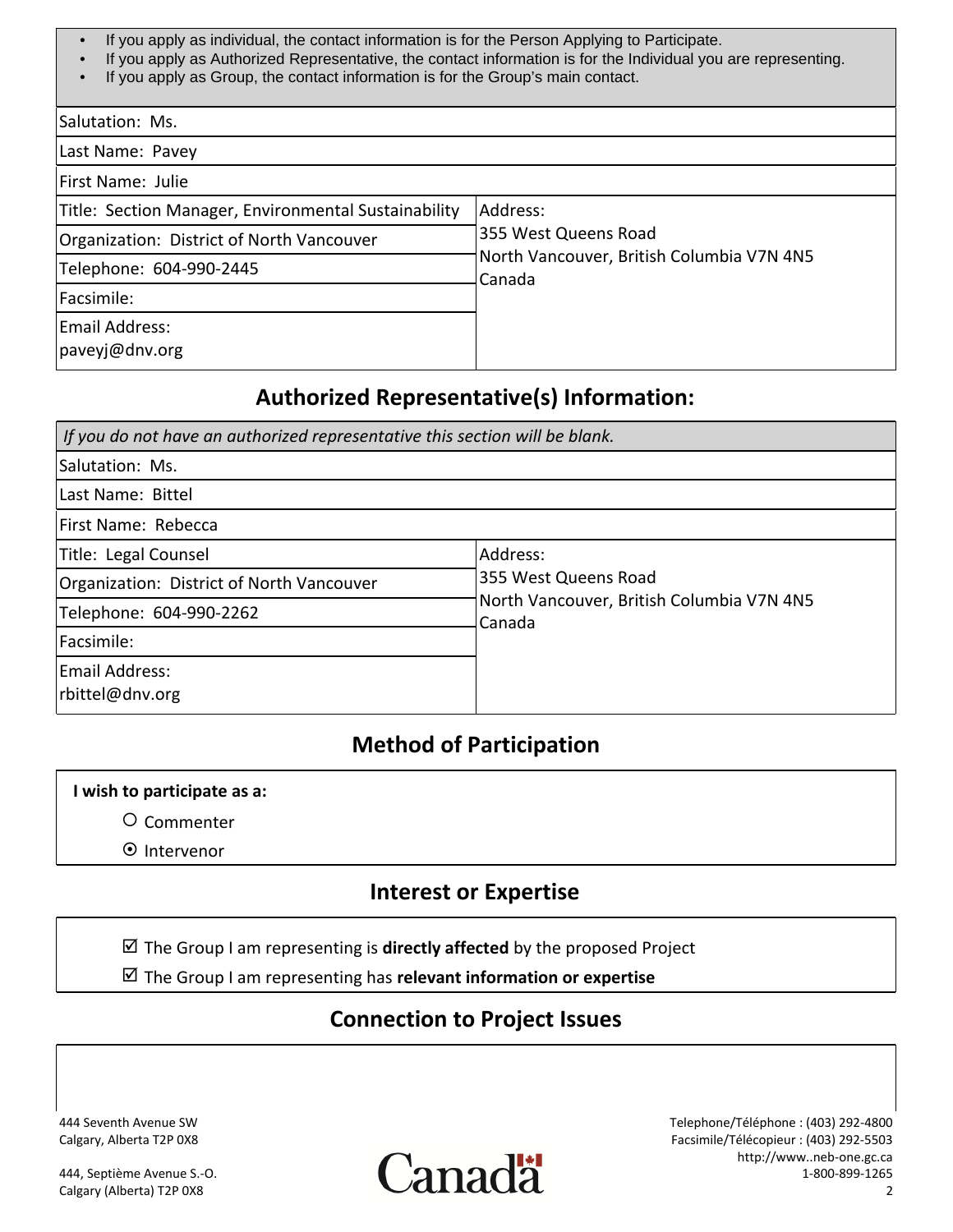- 4. The potential environmental and socio-economic effects of the proposed project, including any cumulative environmental effects that are likely to result from the project, including those required to be considered by the NEB's Filing Manual.
- 5. The potential environmental and socio-economic effects of marine shipping activities that would result from the proposed Project, including the potential effects of accidents or malfunctions that may occur.
- 8. The terms and conditions to be included in any approval the Board may issue.
- 10. Potential impacts of the project on landowners and land use.
- 11. Contingency planning for spills, accidents or malfunctions, during construction and operation of the project.
- 12. Safety and security during construction of the proposed project and operation of the project, including emergency response planning and third-party damage prevention.

444 Seventh Avenue SW Calgary, Alberta T2P 0X8

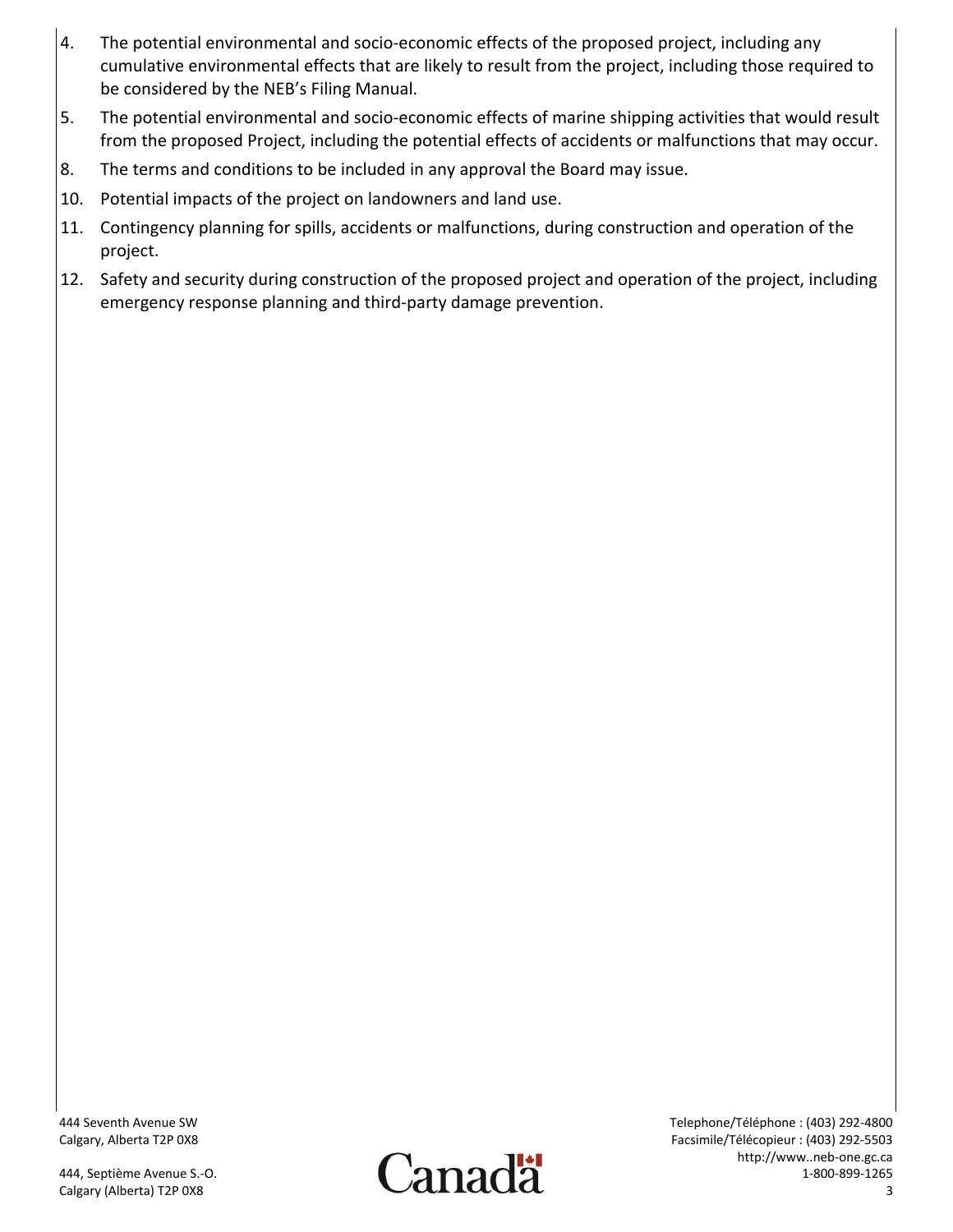The District of North Vancouver ("District") is a municipality with a land area over 160 km2 located on the North Shore of Burrard Inlet, directly across from the Westridge Marine Terminal. The District's natural features, including rivers, wetlands, forests and marine waterfront, provide a spectacular setting and strong community identity from socio-economic, recreational and environmental perspectives. The waterfront contributes immensely to the values and lifestyle of 85,238 District residents. As a local government, the District is responsible for preserving, protecting and enhancing our environment and natural amenities through planning and regulating land use, land management, and cooperation with other agencies, industry and other stakeholders. There are over 40 kilometers of shoreline frontage comprised of District-owned, private residential and commercial land, all of which border on Burrard Inlet and Indian Arm. This includes the Conservation Area at Maplewood Flats, operated by the Wild Bird Trust, which is the last remaining undeveloped waterfront wetland on the North Shore - its importance as bird habitat is internationally recognized.

The District has made a concerted effort to remain informed on the Project details and has outstanding concerns about the effects the Project will have on our community. The Project will have direct impacts both during construction and ongoing operations including light pollution and sound impacts to neighbouring properties as well as potential environmental impacts to air and water associated with the pipeline expansion and increased marine shipping activities. A small to moderate oil spill into Burrard Inlet from the proposed Project or an associated marine vessel collision or malfunction would directly affect the District's economy, environment, public health and safety. The environmentally-sensitive Maplewood Flats would be especially susceptible due to its close proximity to the terminal.

The District's boundaries extend into Burrard Inlet and its responsibilities for local services include engineering, planning, environment, parks, recreation, utilities, police, fire and emergency response services. Any significant accidents or malfunctions would significantly disrupt District services and require the deployment of District resources. The North Shore Emergency Management Office works with the three North Shore municipalities and community partners to respond in a comprehensive and coordinated way to any emergency. This includes assessing the risks of the handling and transportation of hazardous materials in our area and evacuation planning to address public safety in densely populated areas as mandated by the Local Authority Emergency Management Regulation of BC's Emergency Program Act. Contingency planning for increased risks associated with the Project and responding to a spill or related emergency will impose increased resource demands on the District.

The District request the opportunity to provide local knowledge and relevant expertise to assist the Board in assessing the Project, including providing information on local conditions and risk. The District has a significant interest in ensuring the effectiveness and coordination of emergency response planning, the need for a fully funded and world-class spill response system that adequately protects the environmentally sensitive foreshore environment and connected uplands, and sufficient liability and indemnification measures in the event of an accident or malfunction.

## **Access, Notification and Service**

444 Seventh Avenue SW Calgary, Alberta T2P 0X8

444, Septième Avenue S.-O. Calgary (Alberta) T2P 0X8



Telephone/Téléphone : (403) 292-4800 Facsimile/Télécopieur : (403) 292-5503 http://www..neb-one.gc.ca 1-800-899-1265